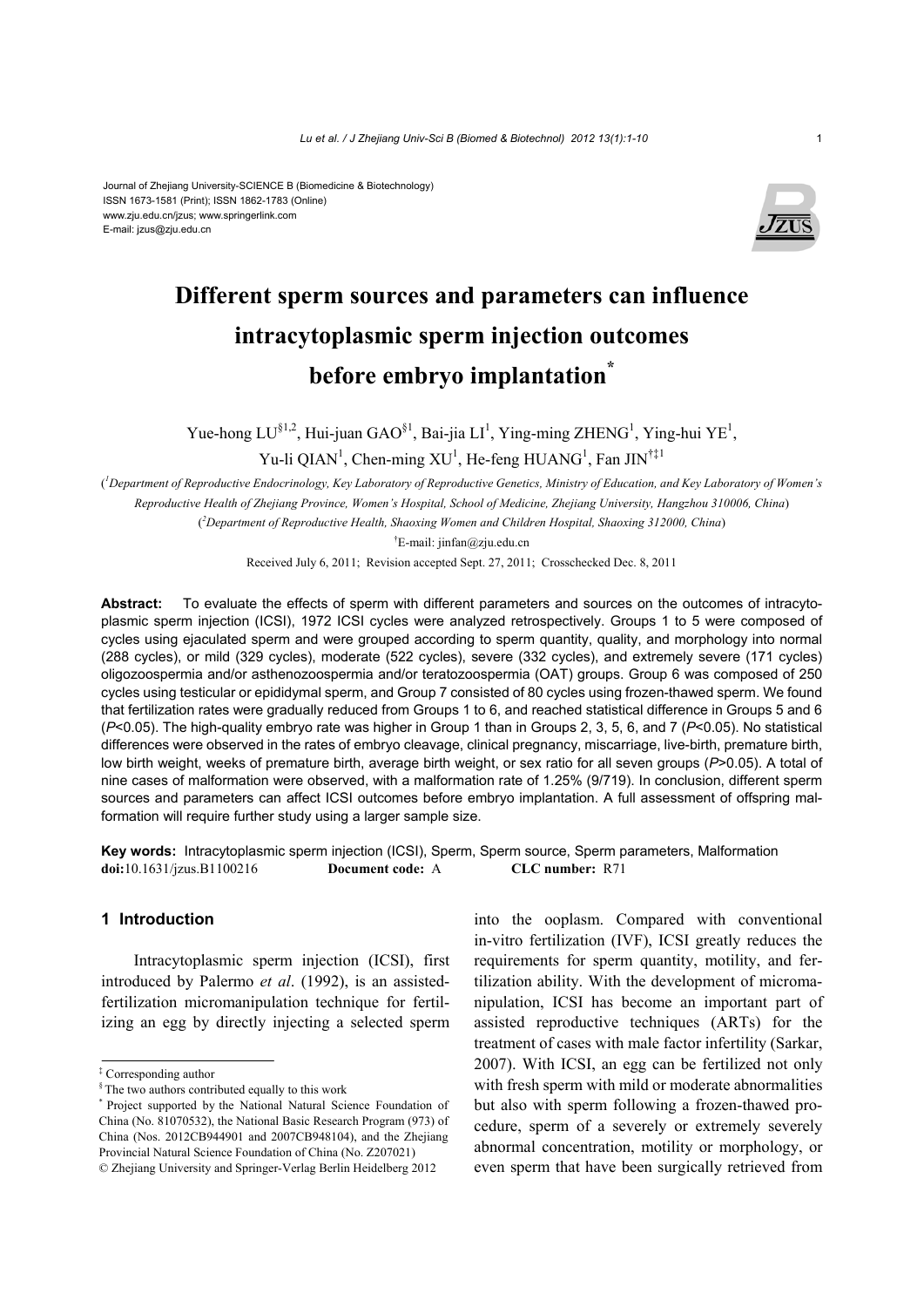the epididymis or testis (van Steirteghem *et al.*, 1993; Devroey *et al.*, 1994; Redgment *et al.*, 1994; Tournaye *et al.*, 1994; Chen *et al.*, 1996).

Nevertheless, sperm retrieved from the testis, epididymis or ejaculation may have a different concentration, motility or morphology and differ in their degree of maturity, chromosomal or DNA composition, and gene imprinting conditions (Holt and North, 1991; Holt *et al.*, 1992; Giraud *et al.*, 2000; Chatterjee and Gagnon, 2001; Pegg, 2002; Chohan *et al.*, 2004; Liu *et al.*, 2004; Derijck *et al.*, 2007; Kobayashi *et al.*, 2007). For instance, rates of DNA fragmentation, mitochondrial dysfunction, and chromosomal aneuploidy are significantly higher in the sperm of oligozoospermia and/or asthenozoospermia and/or teratozoospermia (OAT) males compared with unaffected controls (Liu *et al.*, 2004; Derijck *et al.*, 2007). Furthermore, aberrant DNA methylation of imprinted loci in sperm from oligospermic patients has been reported (Kobayashi *et al*., 2007). Generally, testicular and epididymal sperm are considered to have a low degree of maturity and a high malformation rate. The accumulated evidence also shows that the process of freezing and thawing sperm could cause damage to the sperm (Holt and North, 1991; Holt *et al.*, 1992; Giraud *et al.*, 2000; Chatterjee and Gagnon, 2001; Pegg, 2002; Chohan *et al.*, 2004). Therefore, the consequences of using these different sources of sperm have attracted a great deal of attention since the first introduction of ICSI. There is an ongoing debate about this question (Bukulmez *et al.*, 2001; Miller and Smith, 2001; Göker *et al.*, 2002; Aoki *et al.*, 2004; Dozortsev *et al.*, 2006; Loutradi *et al.*, 2006; Tepla *et al.*, 2006; Nilsson *et al.*, 2007; Naru *et al.*, 2008; Verza and Esteves, 2008).

Here, we report an analysis of 1972 ICSI cycles to explore the possible relationships between sperm quantity, quality, morphology, source, and the outcomes of ICSI.

## **2 Materials and methods**

## **2.1 Subjects**

A total of 1925 couples who underwent 1972 ICSI cycles from January 2004 to June 2008 in the Center for Reproductive Medicine of the Women's Hospital, School of Medicine, Zhejiang University, Hangzhou, China were included in this retrospective study. Institutional review board approval and written consents from patients were obtained prior to data collection. In all cycles studied, the tubal factor was identified as the sole cause of female factor infertility, thereby excluding other female factors such as myoma, endometrial polypus, endometriosis, and uterus deformation. Based on the sperm quality and source on the day of ICSI, the subjects were divided into seven groups.

Group 1 was composed of 288 ICSI cycles with normal semen parameters, based on the 5th World Health Organization standard (WHO, 2010) (total sperm number, calculated by sperm concentration× sperm volume,  $\geq 39 \times 10^6$  sperm/ml, progressive motility  $\geq$ 32%, and morphology  $\geq$ 4% normal forms). In this group, ICSI was performed for patients with failure or low fertilization rates  $(\leq 30\%)$  in their last IVF cycle, unexplained primary infertility after more than three cycles of failed artificial insemination with the male partner's sperm, or abnormal results from more than two previous semen analyses. Group 2 was composed of 329 ICSI cycles with mild OAT (total sperm number  $20 \times 10^6 - 39 \times 10^6$  sperm/ml, and/or progressive motility  $20\% - 32\%$ , and/or morphology <4% normal forms). Group 3 was composed of 522 ICSI cycles with moderate OAT (total sperm number  $10\times10^{6}$  –20×10<sup>6</sup> sperm/ml, and/or progressive motility 10%–20%). Group 4 was composed of 332 ICSI cycles with severe OAT (total sperm number  $1\times10^6$ - $10\times10^6$  sperm/ml, and/or progressive motility  $1\%$ -10%). Group 5 was composed of 171 ICSI cycles with extremely severe OAT (total sperm number  $\leq 1 \times 10^6$  sperm/ml, and/or progressive motility  $\leq 1\%$ ). Group 6 was composed of 250 ICSI cycles with obstructive azoospermia (OA) (azoospermia patients with normal serum follicle-stimulating hormone (FSH), testicular volume, and diagnostic biopsy) or difficult ejaculation on the day of IVF, using testicular or epididymal sperm. Group 7 was composed of 80 ICSI cycles using frozen-thawed sperm, in which the main reason for ICSI was that the progressive motility of donated semen was less than 25% after thawing.

#### **2.2 Sperm preparation**

Fresh ejaculated semen was collected on the day of oocyte retrieval and left to liquefy for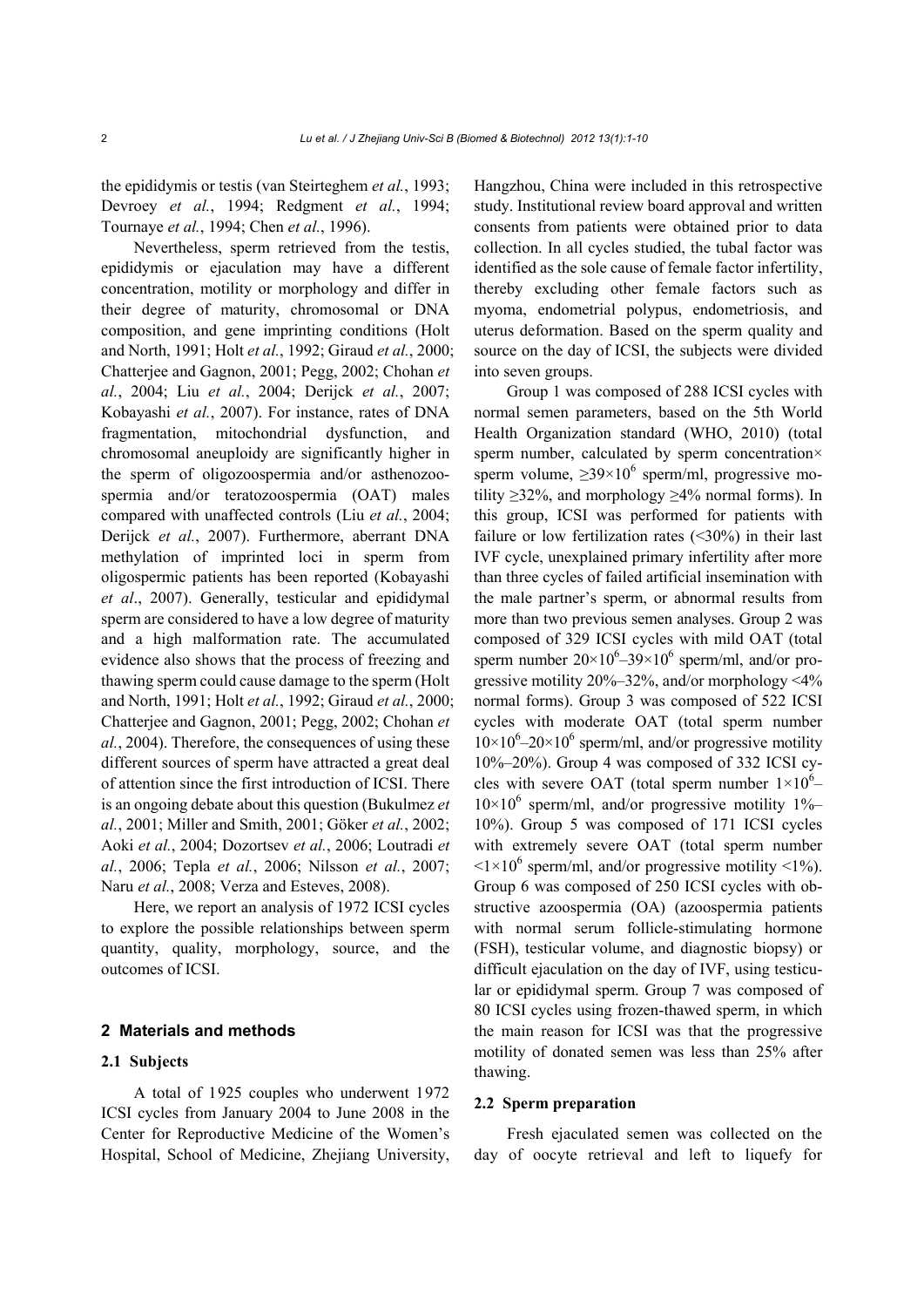approximately 20–30 min prior to semen analysis. Afterwards, the semen specimens were processed by density gradient centrifugation, as previously described (Mortimer, 2000). For each semen sample, 1 ml was used for preparation, except for the cases with extremely low counts. The final solution was incubated at 37 °C, 5% CO<sub>2</sub> for 0.5–1.0 h prior to the ICSI procedure.

Sperm retrieval from the testis was performed percutaneously by testicular sperm aspiration (TESA) (Watkins *et al.*, 1997) under local anesthesia. Seminiferous tubules were dissected mechanically, and the presence of sperm was examined using an inverted microscope (Olympus, Tokyo, Japan) at  $200\times$  magnification. The supernatant was processed by density gradient centrifugation (Mortimer, 2000). Sperm retrieval from the epididymis was performed by percutaneous epididymal sperm aspiration (PESA) (Lin *et al.*, 2000). The aspirate was washed into a Petri dish with a small volume of modified human tubal fluid (M-HTF; Irvine Scientific, CA, USA), and the presence of sperm was confirmed using an inverted microscope at 400× magnification. ICSI was performed immediately. The frozen sperm was thawed (Royere *et al.*, 1996) on the day of ICSI. The thawed sperm was processed using the same method as used for fresh ejaculated sperm. The final solution was incubated at 37 °C, 5% CO<sub>2</sub> for 0.5–1.0 h prior to the ICSI procedure.

## **2.3 Ovarian stimulation and oocyte retrieval**

All female patients were treated with a long gonadotrophin-releasing hormone agonist (GnRH-a; Decapeptyl, Ferring, Kiel, Germany)/gonadotrophin protocol (Tarlatzis *et al.*, 1993). Ovulation was induced by injection of human chorionic gonadotrophin (HCG; Ovidrel®, Serono, Geneva, Switzerland) when at least two follicles reached a diameter of ≥18 mm. Oocytes were retrieved 36 h after HCG administration using follicular aspiration with guidance from transvaginal sonography. After follicular aspiration, the tubes with the follicular fluid were transferred to the laboratory and examined using stereomicroscopy to identify the cumulus-oocyte complexes (COCs). The COCs were transferred to pre-balanced G-IVF (Vitrolife, Goteborg, Sweden) culture medium and incubated at 37  $\degree$ C, 5% CO<sub>2</sub> for 2 h prior to oocyte handling.

## **2.4 Oocyte handling**

The oocytes were stripped of the surrounding cumulus cells (2 h after ovum collection) using hyaluronidase (80 U/ml; Vitrolife) in M-HTF for 10–15 s. Then, using a 135 μm diameter pipette (Flexipet, Cook, Bloomington, IN, USA), the oocytes were transferred to M-HTF for complete removal of the corona cells. The denuded oocytes were then rinsed and incubated in M-HTF until the time of injection (2–3 h after collection). The ICSI procedure was performed only for metaphase II (MII) oocytes that had extruded their first polar bodies.

# **2.5 ICSI procedure**

The ICSI procedure (Miller and Smith, 2001; Göker *et al.*, 2002) was performed 38–42 h post-HCG injection. The microinjection procedure was performed on a heated stage at 37 °C under an inverted microscope at 400× magnification. Sperm were selected at the periphery of the polyvinylpyrrolidone (PVP; Vitrolife) micro-droplet. A selected spermatozoon was immobilized by repeatedly touching the tail and was then aspirated, tail first, into the injecting pipette. The oocyte was held by a holding pipette with the polar body at the twelve or six o'clock position. The injecting pipette containing the spermatozoon was introduced at the three o'clock position through the zona pellucida and oolemma, deep into the cytoplasm. A small part of the cytoplasm was aspirated. The spermatozoon and the cytoplasm were injected, and the injecting pipette was withdrawn gently. After injection, the oocytes were rinsed and incubated in G-IVF medium.

#### **2.6 Embryo culture and pregnancy establishment**

Fertilization was confirmed 16–20 h post-ICSI procedure by the presence of two pronuclei. Cleavage and embryo quality were assessed 48–72 h post-ICSI procedure. The embryos were classified as highquality when they exhibited 3–4 symmetric blastomeres on the second day of culture and 7–8 symmetric blastomeres on the third day of culture, in the absence of multinucleation and zona pellucida alterations, Grade I (absence of fragmentation) or II (up to 20% of cytoplasmic fragments) of cytoplasmic fragmentation (Veek, 1990).

A total of 1–3 embryos were chosen for transfer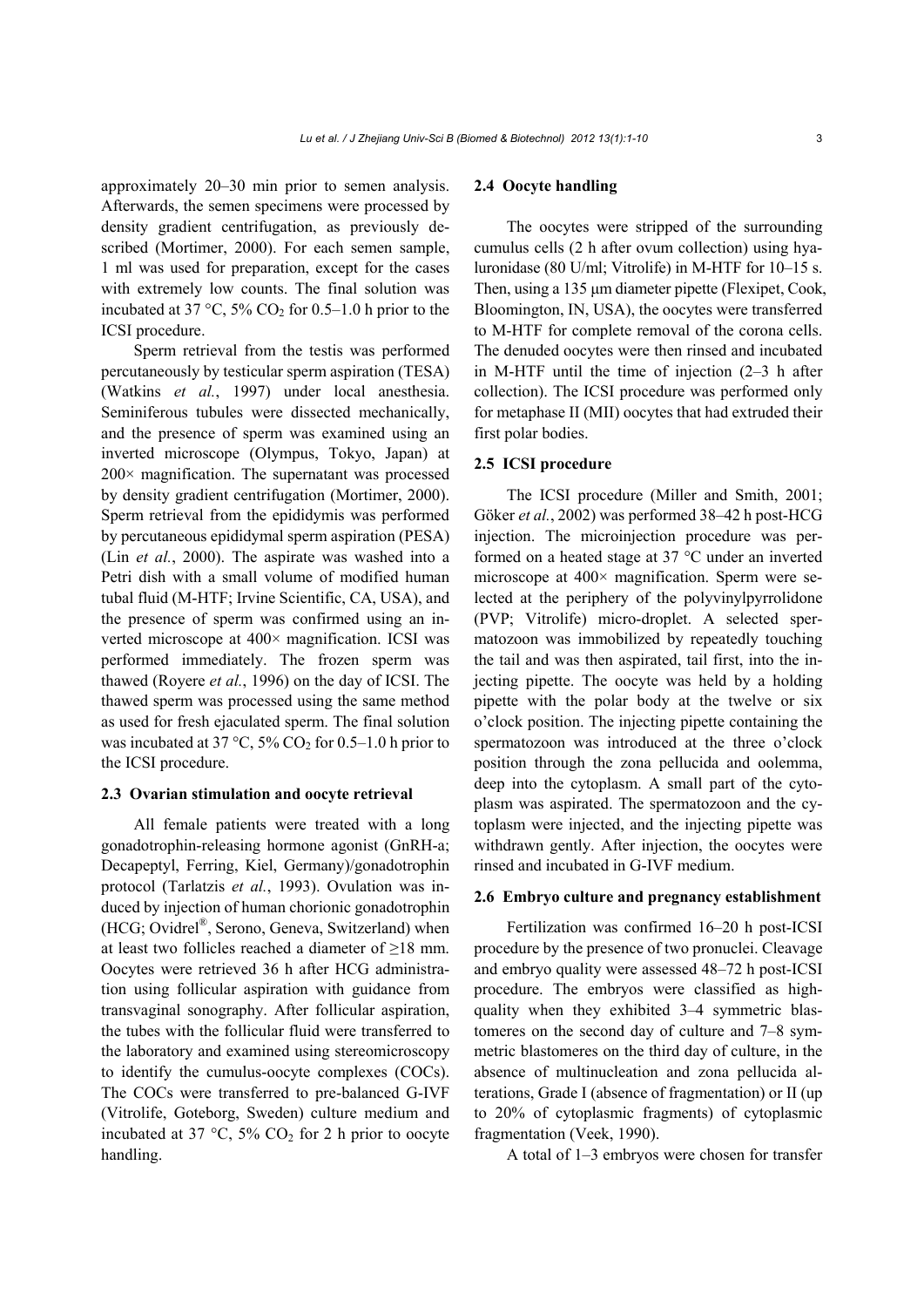to the female partners 2 or 3 d after oocyte retrieval. Females older than 35 years or on their second round of ART received at most three embryos, in accordance with China's ART Regulations. The luteal phase was supported by progesterone ampules. Serum HCG levels were measured on Day 14 after embryo transfer. Clinical pregnancies were confirmed by a vaginal ultrasound 30 d after embryo transfer which showed the presence of an intrauterine gestational sac with detectable fetal cardiac activity.

# **2.7 Assessments**

In addition to the rates of fertilization, cleavage, high-quality embryos, pregnancy, miscarriage, ectopic pregnancy, and multiple pregnancy, some perinatal parameters, such as the gestational age, live-birth rates, premature birth rates, birth weight, sex ratio, and major malformations were assessed. Sex ratio was defined as male offspring/(males+ females). Miscarriage was defined as pregnancy loss before 20 weeks of gestational age. Gestational age was calculated as the time from an estimated first menstruation day (14 d before follicular aspiration) to the time of birth. Major malformations were defined as malformations requiring surgical treatment or causing essential reduced functionality.

## **2.8 Statistical analysis**

All data were analyzed using SPSS 15.0 software (SPSS Inc., Chicago, Illinois, USA) and evaluated by the Chi-square test, one-way analysis of variance (ANOVA), the rank transform method, and logistic regression. *P*<0.05 was accepted as significant.

## **3 Results**

## **3.1 Characteristics of patients**

A total of 1972 ICSI cycles were analyzed. In Groups 4, 5, and 6, the females were significantly younger (*P*<0.05). The infertility period was the shortest in Group 6 and the longest in Group 7 (*P*<0.05). Endometria were significantly thicker in Groups 6 and 7  $(P<0.05)$ . The peak (estradiol) E<sub>2</sub> before HCG injection and the number of retrieved oocytes were significantly higher in Group 6 (Table 1).

# **3.2 Laboratory outcomes of ICSI**

The rates of fertilization, cleavage and highquality embryos in each group are listed in Table 2. The fertilization rates decreased as semen quality decreased from Groups 1 to 6 and reached statistical significance in Groups 5  $[(67.7 \pm 24.5)\%]$  and 6  $[(65.9 \pm 21.5)\%]$  (*P*<0.05). The high-quality embryo rate in Group 1  $[(70.3 \pm 27.7)\%]$  was significantly higher than that in other groups (*P*<0.05). There were no statistical differences in the cleavage rates among the seven groups  $(P>0.05)$  (Table 2).

## **3.3 Clinical outcomes of ICSI**

A total of 1831 transfer cycles were performed, with a total of 4196 embryos transferred. The cancellation rate for fresh embryo transfer was 7%, based mainly on a high risk of ovarian hyperstimulation syndrome (OHSS), fever, or poor conditions of endometrium preparation. In total, 700 female partners became clinically pregnant, with a total clinical pregnancy rate of 38.2% (700/1831). The average

| Group          | Cycle<br>number | Women's age<br>(year)                            | Infertility<br>period (year) | <b>Basal FSH</b><br>(U/L) | Endometrial<br>thickness (mm) | Peak $E2$<br>(mmol/L)                                  | Retrieved<br>oocytes | Injected MII<br>oocyte |
|----------------|-----------------|--------------------------------------------------|------------------------------|---------------------------|-------------------------------|--------------------------------------------------------|----------------------|------------------------|
|                | 288             | $31.6 \pm 4.2$                                   | $5.1 \pm 3.4$                | $6.8 \pm 2.2$             | $11.1 \pm 2.4$                | $13111.0\pm9608.1$                                     | $13.9 \pm 7.6$       | $11.4\pm 6.5$          |
| 2              | 329             | $31.9 \pm 3.9$                                   | $5.2 \pm 3.3$                | $6.7 \pm 2.1$             | $11.1 \pm 2.5$                | $12614.8 \pm 8483.3$                                   | $14.1 \pm 7.6$       | $11.4 \pm 6.7$         |
| 3              | 522             | $31.6\pm4.0$                                     | $5.1 \pm 3.3$                | $6.7 \pm 1.9$             | $11.0 \pm 2.3$                | $12840.1 \pm 8271.6$                                   | $13.8 \pm 7.0$       | $11.1\pm 6.0$          |
| $\overline{4}$ | 332             | $31.0\pm4.0^*$                                   | $4.8 \pm 3.2$                | $6.7 \pm 1.9$             | $11.2 \pm 2.3$                | $13308.4\pm9200.2$                                     | $15.0 \pm 8.4$       | $12.1\pm 6.8$          |
| 5              | 171             | $30.2 \pm 3.7$ <sup><math>\triangle</math></sup> | $4.9 \pm 3.3$                | $6.5 \pm 1.8$             | $11.4 \pm 2.2$                | $12722.0 \pm 7771.6$                                   | $14.9 \pm 8.7$       | $12.1 \pm 7.2$         |
| 6              | 250             | $30.1 \pm 3.9^{\dagger}$                         | $4.6 \pm 3.2^{\ddagger}$     | $6.5 \pm 2.0$             | $11.4 \pm 2.4$ <sup>*</sup>   | $13860.9 \pm 7585.7$ <sup><math>\triangle</math></sup> | $15.2 \pm 7.5$       | $12.4 \pm 6.4$         |
| 7              | 80              | $31.2 \pm 3.9$                                   | $6.0 \pm 3.6^{\#}$           | $6.6 \pm 1.9$             | $11.6 \pm 2.6^*$              | 13222.5 $\pm 8623.9$                                   | $14.7 \pm 7.2$       | $12.3\pm 6.5$          |

#### **Table 1 Characteristics of the patients in all groups**

All values (except those for cycle number) are expressed as mean±SD; \**P*<0.05: significant difference compared with Groups 1, 2, and 3; <sup>Δ</sup> *P*<0.05: significant difference compared with Groups 1, 2, 3, and 4; <sup>†</sup> *P*<0.05: significant difference compared with Groups 1, 2, 3, 4, and 7; ‡ *P*<0.05: significant difference compared with Groups 1, 2, 3, and 7; # *P*<0.05: significant difference compared with Groups 1, 3, 4, 5, and 6 (rank transform method)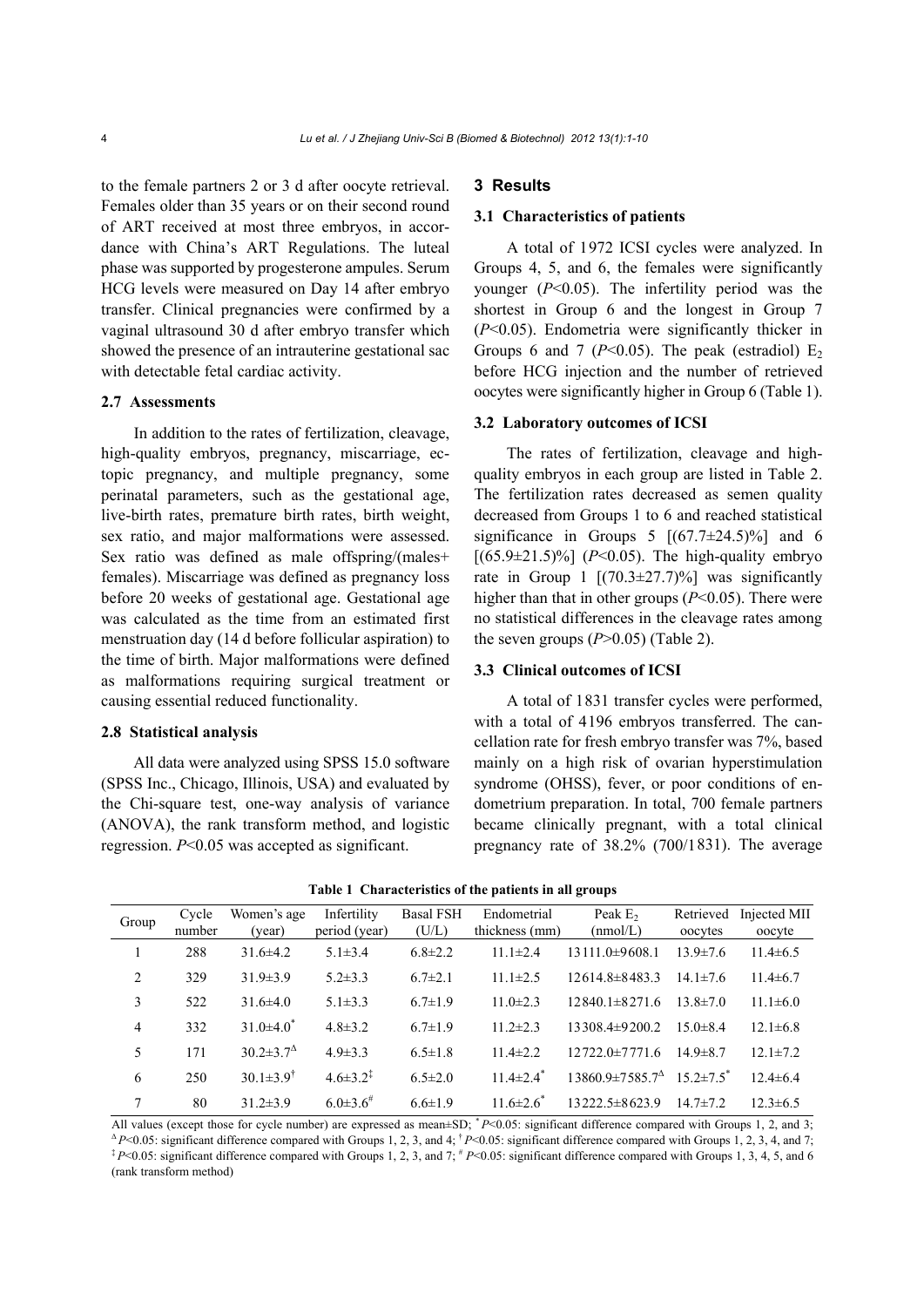numbers of embryos transferred in Groups 4, 5, and 6 were statistically lower than those in other groups (*P*<0.05). The rates of clinical pregnancy, chemical pregnancy, multiple pregnancy, ectopic pregnancy, and miscarriage showed no statistical differences among all seven groups (*P*>0.05) (Table 3).

**Table 2 Laboratory outcomes of ICSI**

| Group          | Fertilization rate<br>(%)    | Cleavage rate<br>$(\%)$ | High-quality<br>embryo rate $(\% )$ |
|----------------|------------------------------|-------------------------|-------------------------------------|
|                | $73.6 \pm 20.2$              | $97.7 \pm 11.1$         | $70.3 \pm 27.7$ <sup>†</sup>        |
| $\overline{c}$ | $72.8 \pm 21.0$              | $98.4 \pm 8.2$          | $65.2 \pm 30.6$                     |
| 3              | $72.6 \pm 21.3$              | $98.4 \pm 10.9$         | $65.7 \pm 29.3$                     |
| 4              | $72.1 \pm 22.1$              | $98.0 \pm 10.9$         | $67.4 \pm 28.0$                     |
| 5              | $67.7 \pm 24.5$ <sup>*</sup> | $98.3 \pm 9.1$          | $62.0 \pm 30.4$                     |
| 6              | $65.9 \pm 21.5^{\Delta}$     | $96.9 \pm 11.3$         | $62.7 \pm 31.7$                     |
|                | 74.8±17.4                    | $99.0 \pm 5.0$          | $63.1 \pm 28.2$                     |

All values are expressed as mean±SD;  $* P< 0.05$ : significantly lower than Groups 1, 3, and 7;  $\Delta P \le 0.05$ : significantly lower than Groups 1, 2, 3, 4, and 7);  $\frac{1}{2}P \le 0.05$ : significantly higher than Groups 3, 5, 6, and 7 (rank transform method)

### **3.4 Outcomes of ICSI children**

Thirteen couples were lost to follow up and one female patient died by suicide in the second trimester. A total of 719 living newborns were delivered. No statistical differences were observed for the live-birth rate, premature birth rate, low birth weight rate, weeks of premature birth, birth weight, or sex ratio for all groups (*P*>0.05). There were two cases of stillbirth due to a circular umbilical cord in Groups 2 and 7; two cases of perinatal death, both of which were premature births, in Groups 2 and 6. A total of nine cases of malformation were observed, including one case of multiple structural abnormality and one case of fetal edema, both terminated in the second trimester; four boys with hypospadias (two boys), congenital cardiopathy, or hexadactylism, and one girl with megacolon diagnosed in the newborn period; one boy with cryptorchidism and another with epilepsy diagnosed in infancy (Table 4).

**Table 3 Clinical outcomes of ICSI**

| Group          |              | $n_{\rm TE}$ | $n_{\text{avg}}^{\text{a}}$ |                | Miscarriage rate <sup>b</sup> |            |              |              |
|----------------|--------------|--------------|-----------------------------|----------------|-------------------------------|------------|--------------|--------------|
|                | $n_{\rm TC}$ |              |                             | Clinical       | Chemical                      | Ectopic    | Multiple     | $(\%)$       |
|                | 269          | 655          | $2.4 \pm 0.6$               | 37.5 (101/269) | 3.0(8/269)                    | 2.2(6/269) | 29.7(30/101) | 15.8(16/101) |
| 2              | 305          | 712          | $2.3 \pm 0.5$ <sup>*</sup>  | 33.1 (101/305) | 1.6(5/305)                    | 1.6(5/305) | 26.7(27/101) | 15.8(16/101) |
| 3              | 490          | 1137         | $2.3 \pm 0.5^*$             | 37.1 (182/490) | 1.2(6/490)                    | 1.4(7/490) | 28.0(51/182) | 15.9(29/182) |
| $\overline{4}$ | 307          | 678          | $2.2 \pm 0.5^{\Delta}$      | 41.0(126/307)  | 2.6(8/307)                    | 2.3(7/307) | 31.7(40/126) | 12.7(16/126) |
| 5              | 155          | 334          | $2.2 \pm 0.5^{\Delta}$      | 40.6(63/155)   | 1.9(3/155)                    | 1.9(3/155) | 20.6(13/63)  | 17.5(11/63)  |
| 6              | 234          | 507          | $2.2 \pm 0.4^{\Delta}$      | 40.2 (94/234)  | 1.7(4/234)                    | 2.1(5/234) | 37.2 (35/94) | 12.8 (12/94) |
| 7              | 71           | 173          | $2.4 \pm 0.6$               | 46.5(33/71)    | 2.8(2/71)                     | 0.0(0/71)  | 36.4(12/33)  | 15.2(5/33)   |

 $n_{\text{TC}}$ : number of transfer cycles;  $n_{\text{TE}}$ : number of transferred embryos;  $n_{\text{avg}}$ : average number of embryos transferred of a subject. <sup>a</sup> Values are expressed as mean±SD; <sup>b</sup> Pregnancy rates and miscarriage rate were compared by logistic regression;  $P \le 0.05$ : significantly lower than Group 1;  $\Delta P$ <0.05: significantly lower than Groups 1, 2, 3, and 7 (rank transform method)

**Table 4 Results of ICSI children**

| Group          | $n_{\rm n}$ | $n_{\rm tw}$ | $n_{\rm tr}$   | $r_{\rm lb}$ (%)        | $r_{\rm pb} (%)$ | $t_{\rm pb}$ <sup>a</sup> (week) | $m_{\rm B}^{a}$ (g) | $r_{\rm lbw}$ (%) | $r_{\rm s}$  | $n_{\rm m}$    |
|----------------|-------------|--------------|----------------|-------------------------|------------------|----------------------------------|---------------------|-------------------|--------------|----------------|
|                | 104 23      |              |                | 29.4 (79/269)           | 30.4(24/79)      | $35.1 \pm 1.2$                   | 2981.9±702.3        | 20.2(21/104)      | 0.53(55/104) | $\theta$       |
| 2              | 99          | - 21         |                | $0\quad 25.6\ (78/305)$ | 25.6(20/78)      | $33.7 \pm 3.1$                   | $2965.1 \pm 671.1$  | 18.2 (18/99)      | 0.45(45/99)  | 3              |
| 3              | 183         | 43           | $\overline{0}$ | 28.6 (140/490)          | 26.4(37/140)     | $33.9 \pm 2.2$                   | 2891.7±652.0        | 25.7(47/183)      | 0.48(87/183) | $\overline{4}$ |
| $\overline{4}$ | 130         | 30           | $\perp$        | 31.9 (98/307)           | 29.6 (29/98)     | $34.5 \pm 1.8$                   | 2799.0±715.8        | 32.4(42/130)      | 0.53(69/130) | $\theta$       |
| 5.             | 58          | - 10         |                | $0$ 31.0 (48/155)       | 20.8(10/48)      | $34.8 \pm 1.6$                   | $3042.2 \pm 623.1$  | 15.5(9/58)        | 0.45(26/58)  |                |
| 6              | 107         | 31           | $\Omega$       | 32.9 (77/234)           | 32.5(25/77)      | $34.4 \pm 1.8$                   | 2757.5 ± 596.1      | 29.9 (32/107)     | 0.49(52/107) |                |
|                | 38          | 9            | $\bf{0}$       | 40.8(29/71)             | 20.7(6/29)       | $35.0 \pm 2.0$                   | 2898.7±639.1        | 18.4(7/38)        | 0.53(20/38)  | $\theta$       |

 $n_{\rm m}$ : number of newborns;  $n_{\rm tw}$ : number of twins;  $n_{\rm tr}$ : number of triplets;  $r_{\rm lb}$ : live-birth rate/transfer cycle;  $r_{\rm pb}$ : premature birth rate;  $t_{\rm pb}$ : weeks of premature birth;  $m_B$ : birth weight;  $r_{\text{low}}$ : low birth weight rate;  $r_s$ : sex ratio;  $n_m$ : number of malformations. <sup>a</sup> Values are expressed as mean±SD;<br><sup>b</sup> Values are males/(males+females). No statistical differences birth weight rate, and sex ratio were compared by the Chi-square test, weeks of premature birth were compared by the K-W test, and weight of newborns was compared by one-way ANOVA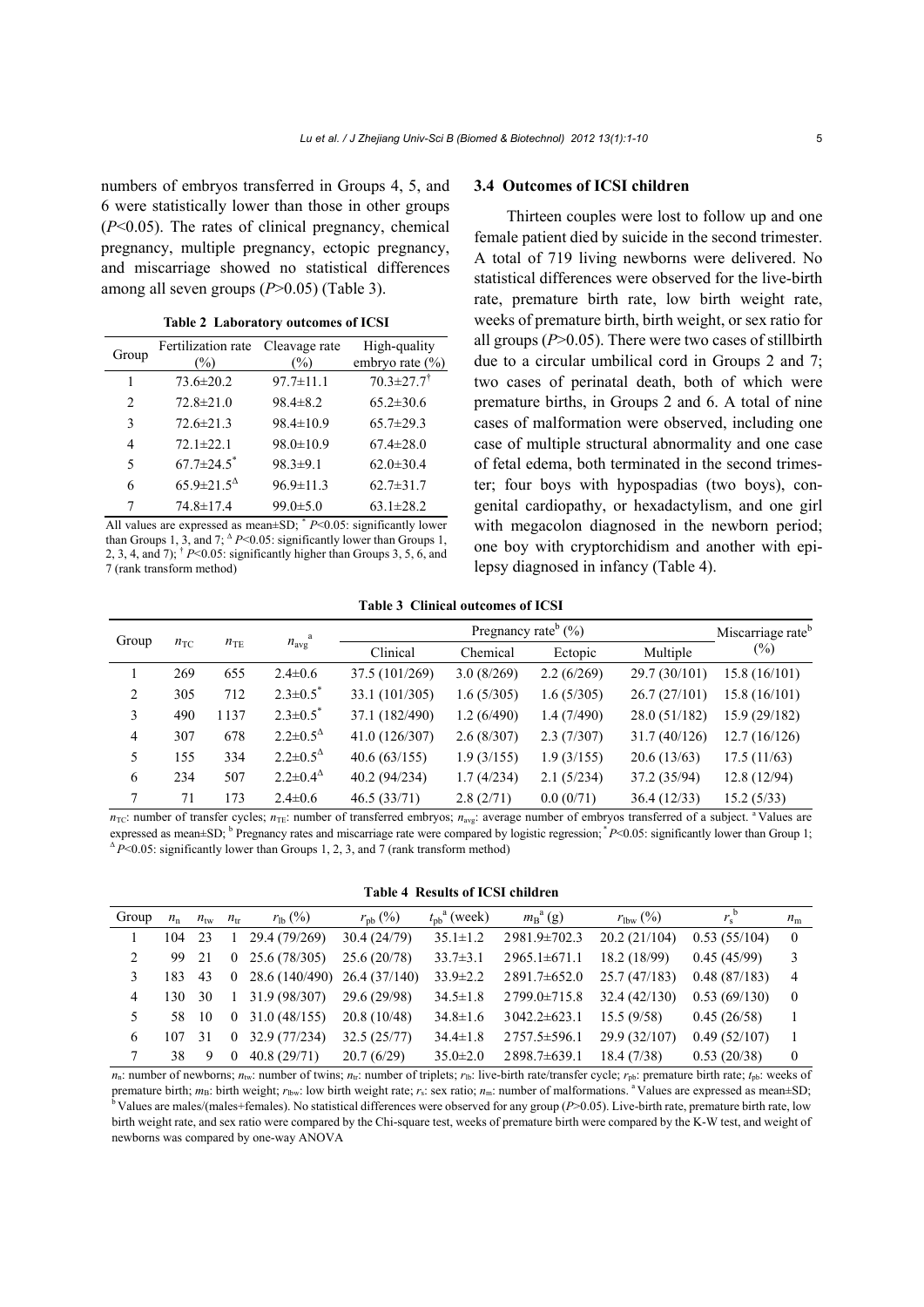## **4 Discussion**

The question of whether male factor infertility would affect the outcome of ICSI and the health of the offspring has gained great attention since the introduction of ICSI for the treatment of patients with extremely poor-quality sperm (Bonduelle *et al*., 1999). Currently, ICSI can be successfully used for even the most severe cases of OATs or azoospermia. The wider application of ICSI and the improvements in our understanding of sperm biology have encouraged more detailed investigations into sperm-derived effects on ICSI outcomes and children's health.

We compared the outcomes of ICSI based on the sperm source and the quality of the ejaculates. A tendency towards reduced fertilization rates was observed in Groups 1 to 5 as the sperm quality decreased, indicating that sperm quality can affect the fertilization process. Analyses of unfertilized oocytes after ICSI have revealed that the main causes of failed fertilization are failure to complete oocyte activation and sperm head decondensation (Flaherty *et al*., 1995; Dubey *et al*., 1997; 1998). Although ICSI can help sperm penetrate the zona pellucida and reach the cytoplasm of the oocytes, the completion of oocyte activation and the formation of the male and female pronuclei are determined by the intrinsic nature of the sperm and oocytes (Perreault *et al*., 1988; Perreault, 1992; Schatten, 1994; Yanagimachi, 1994). High rates of DNA fragmentation (Tavalaee *et al*., 2009), acrosomal defects (Cummins *et al*., 1991; Fenichel *et al*., 1991), and epigenetic factors such as spermspecific phospholipase C zeta (PLC*ζ*) (Swann *et al*., 2004; Heytens *et al*., 2009) in poor-quality sperm are all considered to be possible reasons for fertilization failure. Rates of DNA fragmentation, mitochondrial dysfunction, and chromosomal aneuploidy are significantly higher in the sperm of OAT males (Liu *et al*., 2004; Derijck *et al*., 2007).

In our view, sperm morphology is a crucial factor for sperm quality. We selected sperm under  $400\times$ magnification, at the periphery of the PVP microdroplet, to guarantee that the sperm selected had a relatively normal form and good motility. However, a normal-looking sperm could still contain serious nuclear malformations and chromosomal aneuploidies (Huszar *et al*., 2007; Oliveira *et al*., 2010). There are published reports that when intracytoplasmic morphologically selected sperm injection (IMSI) was performed with sperm selected under a magnification level above 6000× (Antinori *et al*., 2008; Wilding *et al*., 2011), the rate of sperm nucleus normality was significantly higher. In addition, Huszar *et al.* (2007) have reported that in sperm selected with hyaluronic acid, the frequencies of chromosomal disomy and diploidy were reduced 4- to 6-fold. More importantly, with these two methods, ICSI outcomes were significantly improved (Antinori *et al*., 2008; Parmegiani *et al*., 2010; Wilding *et al*., 2011). Therefore, more detailed sperm selection may help to further improve the ICSI outcomes.

Significantly lower fertilization rates were observed when testicular or epididymal sperm from men with OA or ejaculation failure were used for ICSI, when compared with all of the groups that used ejaculated sperm. This is in contrast to prior studies that reported that sperm from OA had the same fertilization rates after ICSI as normal ejaculated sperm (Bukulmez *et al*., 2001; Verza and Esteves, 2008). Our data seem to support the notion that sperm from the testis or epididymis have decreased fertility potential after ICSI (Loutradi *et al*., 2006). Possible explanations for this result may be that testicular and epididymal sperm are less mature and subsequently less competent at fertilization than ejaculated sperm. Furthermore, epididymal obstruction also can cause sperm damage (Shapiro *et al*., 1998; Kolettis *et al*., 1999); it has been reported that high percentages of cells with DNA damage were found in sperm samples from men with OA or anejaculation (Ramos *et al*., 2002).

Although we did not observe statistically significant differences in cleavage rates among different groups, the high-quality embryo rate in Group 1, with normal semen parameters, was significantly higher than that in other groups. This result suggests that after completing fertilization, different quantities, qualities, morphologies, or sources of sperm have no obvious effects on pronuclei syngamy, embryonic genome formation, or the initiation of mitotic division. However, those factors seem able to affect the formation of high-quality embryos, and a high percentage of good-quality sperm may be advantageous for generating a high percentage of high-quality embryos. Sperm DNA fragmentation is a specific paternal factor that can influence embryo development when it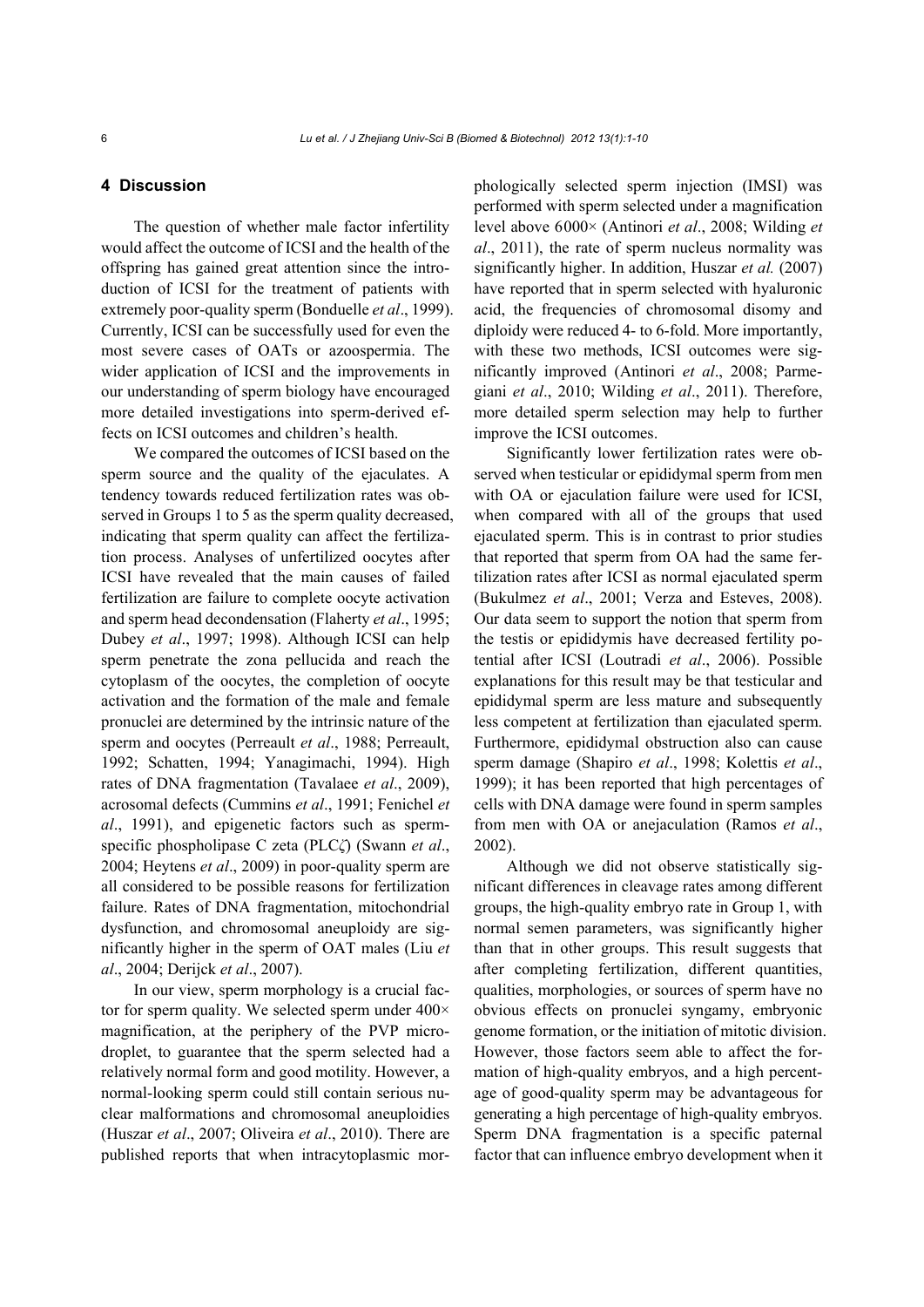increases above a certain level (Sakkas *et al*., 1999; Seli *et al*., 2004; Virro *et al*., 2004). The development of a human embryo in the early stages is controlled by maternally inherited mRNA. The embryonic genome is activated at approximately the 8-cell stage, and then the paternal influences on embryo development begin to be apparent (Braude *et al*., 1988). These factors might explain the discrepancy between the effects of ICSI on cleavage and the formation of high-quality embryos.

The numbers of transferred embryos were significantly lower in Groups 4, 5, and 6. Aside from this factor, the data on ICSI clinical outcomes did not show statistically significant differences in the rates of clinical pregnancy, chemical pregnancy, multiple pregnancies, ectopic pregnancy, or miscarriage; the same was true for the perinatal parameters in all seven groups. This result indicates that although different sources and different qualities of sperm could influence the fertilization process and the formation of high-quality embryos, the potential viability of ICSI embryos after transfer is nearly equal no matter what type of sperm is used. Therefore, it is thought that there is no significant effect on the clinical outcome and perinatal parameters of offspring when different qualities and sources of sperm are used for ICSI (Ludwig and Katalinic, 2003; Tepla *et al*., 2006). Furthermore, this result also demonstrates that the fertilization process and the formation of high-quality embryos might act as a mechanism for selecting the truly normal sperm.

Definite male-factor infertility in Groups 4, 5, and 6 led to the couples visiting a fertility clinic at younger ages. Hence, the percentages of female patients younger than 35 years old were much higher in these groups, resulting in lower numbers of transferred embryos, in accordance with China's ART Regulations. Decreased fertilization rates and lower percentages of high-quality embryos could also contribute to the reduced numbers of transferable embryos.

Aside from the perinatal parameters, the malformation rate was another important indicator to evaluate the safety of ICSI. In the present study, two cases of stillbirth, two cases of perinatal death, and nine cases of malformation occurred. The malformation rate was 1.25% (9/719), which is consistent with previously reported malformation rates ranging from 1.1% to 9.7% for ICSI (Rimm *et al*., 2004). Unfortunately, our cases were too few for a precise statistical analysis. There is an ongoing debate about whether sperm quality and source affect the malformation rate and genetic materials of ICSI children. Some investigators believe that there are some effects (Bonduelle *et al*., 2002; Fedder *et al*., 2007; FIVNAT *et al*., 2007), while others do not (Ludwig and Katalinic, 2003). Further multi-center studies or metaanalyses will be required to obtain a definitive answer.

In conclusion, our results demonstrate that sperm quality and source affect the fertilization process and the formation of high-quality embryos after ICSI. After embryo transfer, the potential viability of ICSI embryos is nearly equal regardless of the type of sperm used. Larger databases or a meta-analysis would be necessary to find a definitive answer as to whether sperm quality and source affect the malformation rate and genetic material of the offspring.

#### **References**

- Antinori, M., Licata, E., Dani, G., Cerusico, F., Versaci, C., d′Angelo, D., Antinori, S., 2008. Intracytoplasmic morphologically selected sperm injection: a prospective randomized trial. *Reprod. Biomed. Online*, **16**(6):835-841. [doi:10.1016/S1472-6483(10)60150-2]
- Aoki, V.W., Wilcox, A.L., Thorp, C., Hamilton, B.D., Carrell, D.T., 2004. Improved in vitro fertilization embryo quality and pregnancy rates with intracytoplasmic sperm injection of sperm from fresh testicular biopsy samples vs. frozen biopsy samples. *Fertil. Steril.*, **82**(6):1532-1535. [doi:10.1016/j.fertnstert.2004.05.092]
- Bonduelle, M., Camus, M., de Vos, A., Staessen, C., Tournaye, H., van Assche, E., Verheyen, G., Devroey, P., Liebaers, I., van Steirteghem, A., 1999. Seven years of intracytoplasmic sperm injection and follow-up of 1987 subsequent children. *Hum. Reprod.*, **14**(s1):243-264.
- Bonduelle, M., van Assche, E., Joris, H., Keymolen, K., Devroey, P., van Steirteghem, A., Liebaers, I., 2002. Prenatal testing in ICSI pregnancies: incidence of chromosomal anomalies in 1586 karyotypes and relation to sperm parameters. *Hum. Reprod.*, **17**(10):2600-2614. [doi:10.1093/humrep/17.10.2600]
- Braude, P., Bolton, V., Moore, S., 1988. Human gene expression first occurs between the four- and eight-cell stages of preimplantation development. *Nature*, **332**(6163):459- 461. [doi:10.1038/332459a0]
- Bukulmez, O., Yucel, A., Yarali, H., Bildirici, I., Gurgan, T., 2001. The origin of spermatozoa does not affect intracytoplasmic sperm injection outcome. *Eur. J. Obstet. Gynecol. Reprod. Biol.*, **94**(2):250-255. [doi:10.1016/S0301-2115 (00)00347-X]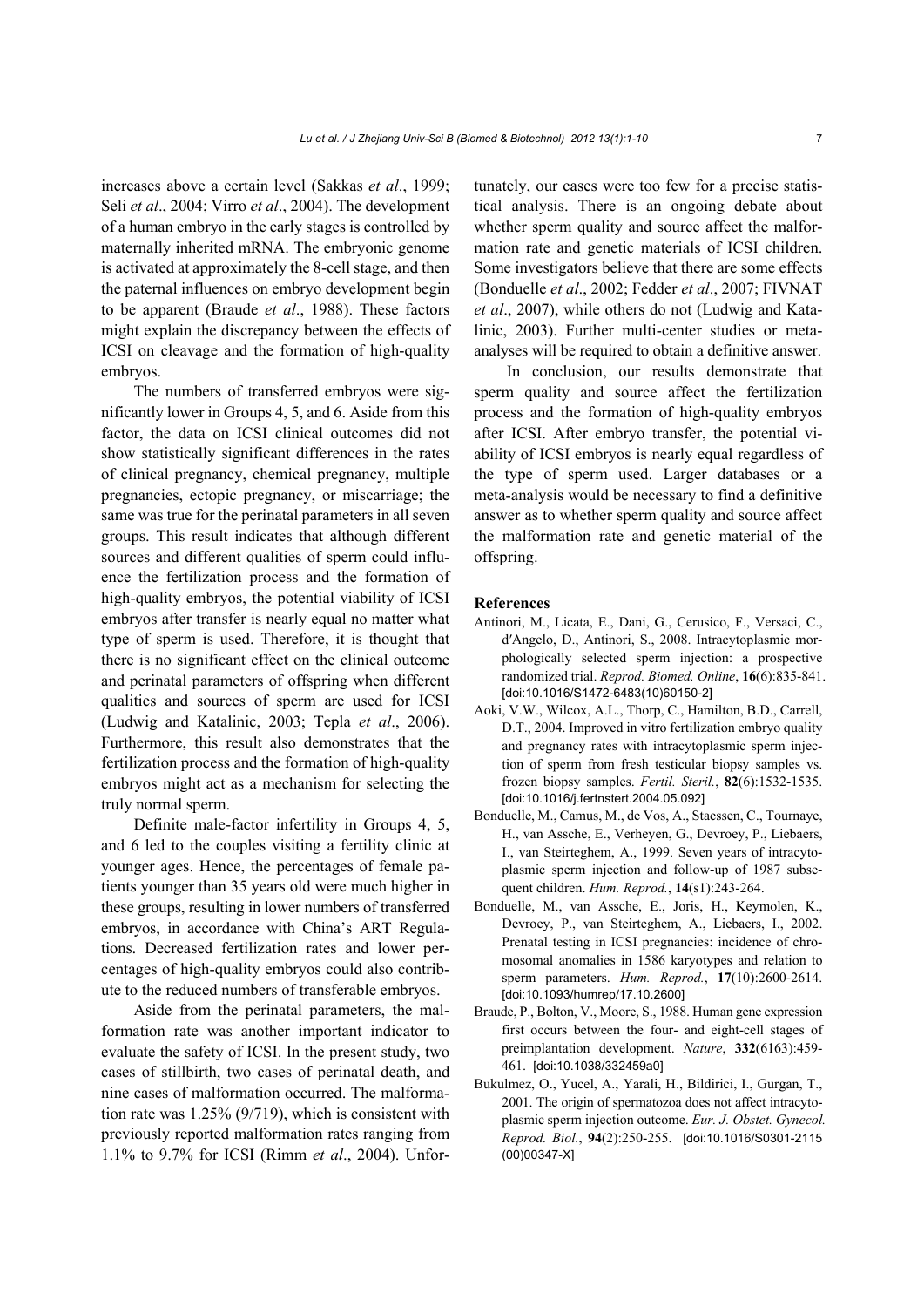- Chatterjee, S., Gagnon, C., 2001. Production of reactive oxygen species by spermatozoa undergoing cooling, freezing, and thawing. *Mol. Reprod. Dev.*, **59**(4):451-458. [doi:10. 1002/mrd.1052]
- Chen, S.U., Ho, H.N., Chen, H.F., Huang, S.C., Lee, T.Y., Yang, Y.S., 1996. Pregnancy achieved by intracytoplasmic sperm injection using cryopreserved semen from a man with testicular cancer. *Hum. Reprod.*, **11**(12):2645-2647.
- Chohan, K.R., Griffin, J.T., Carrell, D.T., 2004. Evaluation of chromatin integrity in human sperm using acridine orange staining with different fixatives and after cryopreservation. *Andrologia*, **36**(5):321-326. [doi:10.1111/j.1439-0272. 2004.00626.x]
- Cummins, J.M., Pember, S.M., Jequier, A.M., Yovich, J.L., Hartmann, P.E., 1991. A test of the human sperm acrosome reaction following ionophore challenge: relationship to fertility and other seminal parameters. *J. Androl.*, **12**(2):98-103.
- Derijck, A.A., van der Heijden, G.W., Ramos, L., Giele, M., Kremer, J.A., de Boer, P., 2007. Motile human normozoospermic and oligozoospermic semen samples show a difference in double-strand DNA break incidence. *Hum. Reprod.*, **22**(9):2368-2376. [doi:10.1093/humrep/dem166]
- Devroey, P., Liu, J., Nagy, A., Tournaye, H., Silber, S.J., van Steirteghem, A.C., 1994. Normal fertilization of human oocytes after testicular sperm extraction and intracytoplasmic sperm injection. *Fertil. Steril.*, **62**(3):639-641.
- Dozortsev, D., Neme, R., Diamond, M.P., Abdelmassih, S., Abdelmassih, V., Oliveira, F., Abdelmassih, R., 2006. Embryos generated using testicular spermatozoa have higher developmental potential than those obtained using epididymal spermatozoa in men with obstructive azoospermia. *Fertil. Steril.*, **86**(3):606-611. [doi:10.1016/j. fertnstert.2006.01.036]
- Dubey, A.K., Penzias, A.S., Emmi, A.E., Layman, L.C., Reindollar, R.H., Ducibella, T., 1997. Failed fertilization after intracytoplasmic sperm injection: the extent of paternal and maternal chromatin decondensation. *Fertil. Steril.*, **68**(4):714-717. [doi:10.1016/S0015-0282(97)00 313-0]
- Dubey, A.K., Penzias, A.S., Reindollar, R.H., Ducibella, T., 1998. Technical and physiological aspects associated with the lower fertilization following intra cytoplasmic sperm injection (ICSI) in human. *Theriogenology*, **49**(1): 33-41. [doi:10.1016/S0093-691X(97)00400-7]
- Fedder, J., Gabrielsen, A., Humaidan, P., Erb, K., Ernst, E., Loft, A., 2007. Malformation rate and sex ratio in 412 children conceived with epididymal or testicular sperm. *Hum. Reprod*., **22**(4):1080-1085. [doi:10.1093/humrep/ del488]
- Fenichel, P., Donzeau, M., Farahifar, D., Basteris, B., Ayraud, N., His, B.L., 1991. Dynamics of human sperm acrosome reaction: relation with in vitro fertilization. *Fertil. Steril.*, **55**(5):994-999.
- FIVNAT, de Mouzon, J., Levy, R., Mourouvin, Z., Belaisch-Allart, J., Bachelot, A., Royère, D., 2007. Semen characteristics and quality of the conceptus in fer-

tilization in vitro. *Gynecol. Obstet. Fertil*., **35**(3):216-223 (in French). [doi:10.1016/j.gyobfe.2007.01.017]

- Flaherty, S.P., Payne, D., Swann, N.J., Mattews, C.D., 1995. Aetiology of failed and abnormal fertilization after intracytoplasmic sperm injection. *Hum. Reprod.*, **10**(10): 2623-2629.
- Giraud, M.N., Motta, C., Boucher, D., Grizard, G., 2000. Membrane fluidity predicts the outcome of cryopreservation of human spermatozoa. *Hum. Reprod.*, **15**(10): 2160-2164. [doi:10.1093/humrep/15.10.2160]
- Göker, E.N., Sendag, F., Levi, R., Sendag, H., Tavmergen, E., 2002. Comparison of the ICSI outcome of ejaculated sperm with normal, abnormal parameters and testicular sperm. *Eur. J. Obstet. Gynecol. Reprod. Biol.*, **104**(2): 129-136. [doi:10.1016/S0301-2115(02)00067-2]
- Heytens, E., Parrington, J., Coward, K., Young, C., Lambrecht, S., Yoon, S.Y., Fissore, R.A., Hamer, R., Deane, C.M., Ruas, M., *et al.*, 2009. Reduced amounts and abnormal forms of phospholipase C zeta (PLC*ζ*) in spermatozoa from infertile men. *Hum. Reprod.*, **24**(10):2417-2428. [doi:10.1093/humrep/dep207]
- Holt, W.V., North, R.D., 1991. Cryopreservation, actin localization and thermotropic phase transitions in ram spermatozoa. *J. Reprod. Fertil*., **91**(2):451-461. [doi:10.1530/ jrf.0.0910451]
- Holt, W.V., Head, M.F., North, R.D., 1992. Freeze-induced membrane damage in ram spermatozoa is manifested after thawing: observations with experimental cryomicroscopy. *Biol. Reprod.*, **46**(6):1086-1094. [doi:10.1095/biolreprod 46.6.1086]
- Huszar, G., Jakab, A., Sakkas, D., Ozenci, C.C., Cayli, S., Delpiano, E., Ozkavukcu, S., 2007. Fertility testing and ICSI sperm selection by hyaluronic acid binding: clinical and genetic aspects. *Reprod. Biomed. Online*, **14**(5): 650-663. [doi:10.1016/S1472-6483(10)61060-7]
- Kobayashi, H., Sato, A., Otsu, E., Hiura, H., Tomatsu, C., Utsunomiya, T., Sasaki, H., Yaegashi, N., Arima, T., 2007. Aberrant DNA methylation of imprinted loci in sperm from oligospermic patients. *Hum. Mol. Genet*., **16**(21):2542-2551. [doi:10.1093/hmg/ddm187]
- Kolettis, P.N., Sharma, R.K., Pasqualotto, F.F., Nelson, D., Thomas, A.J., Agarwal, A., 1999. Effect of seminal oxidative stress on fertility after vasectomy reversal. *Fertil. Steril*., **71**(2):249-255. [doi:10.1016/S0015-0282(98)00 467-1]
- Lin, Y.M., Hsu, C.C., Kuo, T.C., Lin, J.S., Wang, S.T., Huang, K.E., 2000. Percutaneous epididymal sperm aspiration versus microsurgical epididymal sperm aspiration for irreparable obstructive azoospermia—experience with 100 cases. *J. Formos. Med. Assoc*., **99**(6):459-465.
- Liu, C.H., Tsao, H.M., Cheng, T.C., Wu, H.M., Huang, C.C., Chen, C.I., Lin, D.P., Lee, M.S., 2004. DNA fragmentation, mitochondrial dysfunction and chromosomal aneuploidy in the spermatozoa of oligoasthenoteratozoospermic males. *J. Assist. Reprod. Genet.*, **21**(4):119-126. [doi:10. 1023/B:JARG.0000029495.22787.83]
- Loutradi, K.E., Tarlatzis, B.C., Goulis, D.G., Zepiridis, L.,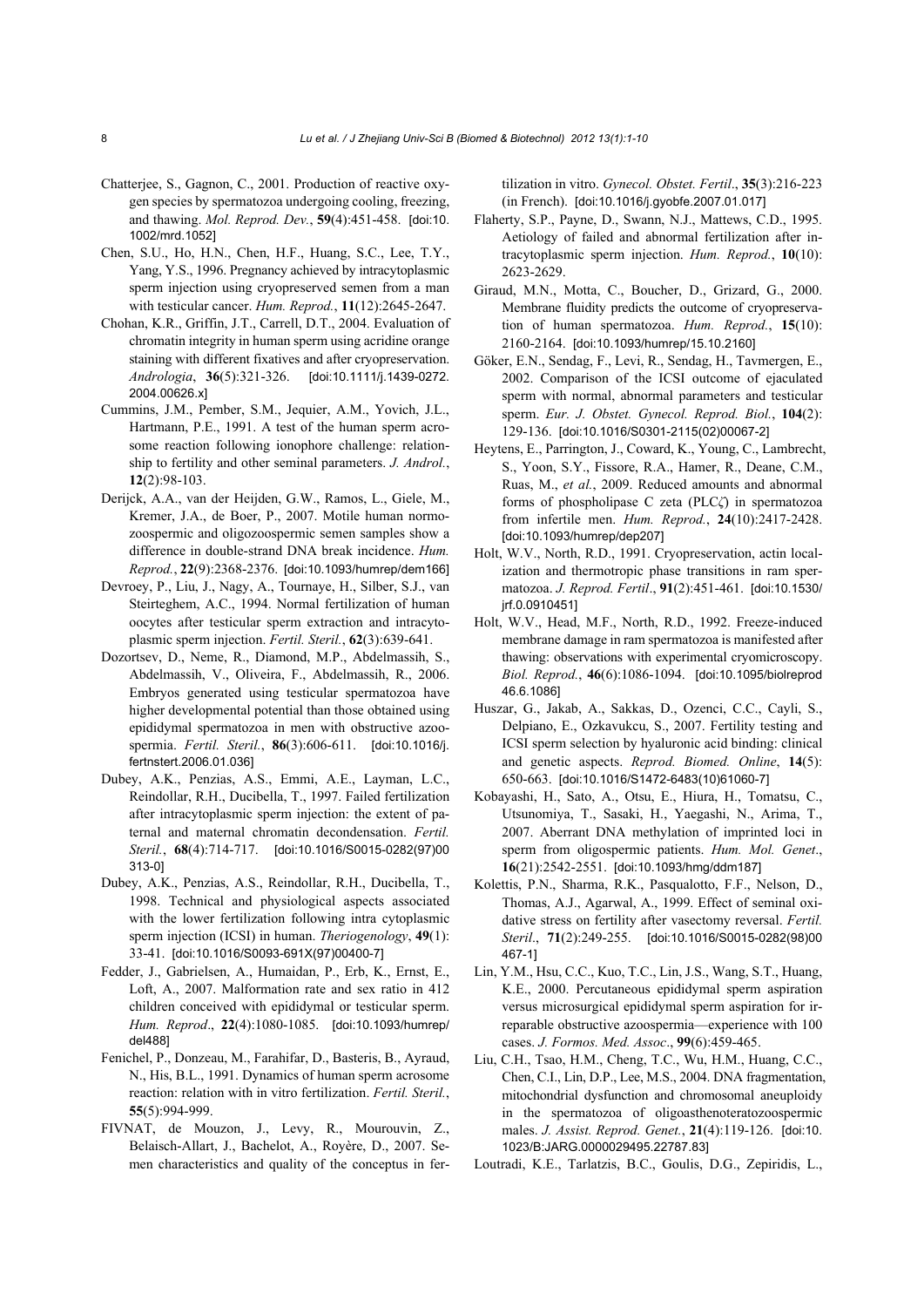Pagou, T., Chatziioannou, E., Grimbizis, G.F., Papadimas, I., Bontis, I., 2006. The effects of sperm quality on embryo development after intracytoplasmic sperm injection. *J. Assist. Reprod. Genet.*, **23**(2):69-74. [doi:10.1007/ s10815-006-9022-8]

- Ludwig, M., Katalinic, A., 2003. Pregnancy course and health of children born after ICSI depending on parameters of male factor infertility. *Hum. Reprod.*, **18**(2):351-357. [doi:10.1093/humrep/deg048]
- Miller, J.E., Smith, T.T., 2001. The effect of intracytoplasmic sperm injection and semen parameters on blastocyst development in vitro. *Hum. Reprod.*, **16**(5):918-924. [doi:10.1093/humrep/16.5.918]
- Mortimer, D., 2000. Sperm preparation methods. *J. Androl.*, **21**(3):357-366.
- Naru, T., Sulaiman, M.N., Kidwai, A., Ather, M.H., Waqar, S., Virk, S., Rizvi, J.H*.*, 2008. Intracytoplasmic sperm injection outcome using ejaculated sperm and retrieved sperm in azoospermic men. *Urol. J.*, **5**(2):106-110.
- Nilsson, S., Waldenström, U., Engström, A.B., Hellberg, D., 2007. Single blastocyst transfer after ICSI from ejaculate spermatozoa, percutaneous epididymal sperm aspiration (PESA) or testicular sperm extraction (TESE). *J. Assist. Reprod. Genet.*, **24**(5):167-171. [doi:10.1007/s10815- 006-9091-8]
- Oliveira, J.B., Petersen, C.G., Massaro, F.C., Baruffi, R.L., Mauri, A.L., Silva, L.F., Ricci, J., Franco, J.G., 2010. Motile sperm organelle morphology examination (MSOME): intervariation study of normal sperm and sperm with large nuclear vacuoles. *Reprod. Biol. Endocrinol.*, **8**(1):56. [doi:10.1186/1477-7827-8-56]
- Palermo, G., Joris, H., Devroey, P., van Steirteghem, A.C., 1992. Pregnancies after intracytoplasmic injection of a single permatozoon into an oocyte. *Lancet*, **340**(8810): 17-18. [doi:10.1016/0140-6736(92)92425-F]
- Parmegiani, L., Cognigni, G.E., Bernardi, S., Troilo, E., Ciampaglia, W., Filicori, M., 2010. "Physiologic ICSI": hyaluronic acid (HA) favors selection of spermatozoa without DNA fragmentation and with normal nucleus, resulting in improvement of embryo quality. *Fertil. Steril.*, **93**(2):598-604. [doi:10.1016/j.fertnstert.2009.03.033]
- Pegg, D.E., 2002. The history and principles of cryopreservation. *Semin. Reprod. Med.*, **20**(1):5-13. [doi:10.1055/s-2002-23515]
- Perreault, S.D., 1992. Chromatin remodeling in mammalian zygotes. *Mutat. Res.*, **296**(1-2):43-55. [doi:10.1016/0165- 1110(92)90031-4]
- Perreault, S.D., Barbee, R.R., Slott, V.L., 1988. Importance of glutathione in the acquisition and maintenance of sperm nuclear decondensing activity in maturing hamster oocytes. *Dev. Biol.*, **125**(1):181-186. [doi:10.1016/0012- 1606(88)90070-X]
- Ramos, L., Kleingeld, P., Meuleman, E., van Kooy, R., Kremer, J., Braat, D., Wetzels, A., 2002. Assessment of DNA fragmentation of spermatozoa that were surgically retrieved from men with obstructive azoospermia. *Fertil. Steril*., **77**(2):233-237. [doi:10.1016/S0015-0282(01)

02962-4]

- Redgment, C.J., Yang, D., Tsirigotis, M., Yazdani, N., al Shawaf, T., Craft, I.L., 1994. Experience with assisted fertilization in severe male factor infertility and unexplained failed fertilization in vitro. *Hum. Reprod.*, **9**(4): 680-683.
- Rimm, A.A., Katayama, A.C., Diaz, M., Katayama, K.P., 2004. A meta-analysis of controlled studies comparing major malformation rates in IVF and ICSI infants with naturally conceived children. *J. Assist. Reprod. Genet.*, **21**(12): 437-443. [doi:10.1007/s10815-004-8760-8]
- Royere, D., Barthelemy, C., Hamamah, S., Lansac, J., 1996. Cryopreservation of spermatozoa: a 1996 review. *Hum. Reprod. Update*, **2**(6):553-559. [doi:10.1093/humupd/ 2.6.553]
- Sakkas, D., Mariethoz, E., Manicardi, G., Bizzaro, D., Bianchi, P.G., Bianchi, U., 1999. Origin of DNA damage in ejaculated human spermatozoa. *Rev. Reprod*., **4**(1):31-37. [doi:10.1530/ror.0.0040031]
- Sarkar, N.N., 2007. Intracytoplasmic sperm injection: an assisted reproductive technique and its outcome to overcome infertility. *J. Obstet. Gynaecol*., **27**(4):347-353. [doi:10.1080/01443610701327339]
- Schatten, G., 1994. The centrosome and its mode of inheritance: the reduction of the centrosome during gametogenesis and its restoration during fertilization. *Dev. Biol.*, **165**(2):299-335. [doi:10.1006/dbio.1994.1256]
- Seli, E., Gardner, D.K., Schoolcraft, W.B., Moffatt, O., Sakkas, D., 2004. Extend of nuclear DNA damage in ejaculated spermatozoa impacts on blastocyst development after in vitro fertilization. *Fertil. Steril.*, **82**(2):378-383. [doi:10. 1016/j.fertnstert.2003.12.039]
- Shapiro, R.H., Muller, C.H., Chen, G., Berger, R.E., 1998. Vasectomy reversal associated with increased reactive oxygen species production by seminal fluid leukocytes and sperm. *J. Urol*., **160**(4):1341-1346. [doi:10.1016/ S0022-5347(01)62532-1]
- Swann, L., Larman, M.G., Saunders, C.M., Lai, F.A., 2004. The cytosolic sperm factor that triggers  $Ca<sup>2+</sup>$  oscillations and egg activation in mammals is a novel phospholipase C: PLCζ. *Reproduction*, **127**(4):431-439. [doi:10.1530/ rep.1.00169]
- Tarlatzis, B.C., Pados, G., Bontis, J., Lagos, S., Gribizis, G., Spanos, E., Mantalenakis, S., 1993. Ovarian stimulation with buserilin/HMG/HCG: prospective randomized study of short versus long protocol. *Hum. Reprod*., **8**(6): 807-812.
- Tavalaee, M., Razavi, S., Nasr-Esfahani, M.H., 2009. Influence of sperm chromatin anomalies on assisted reproductive technology outcome. *Fertil. Steril.*, **91**(4): 1119-1126. [doi:10.1016/j.fertnstert.2008.01.063]
- Tepla, O., Peknicova, J., Koci, K., Mika, J., Mrazek, M., Elzeinova, F., 2006. Evaluation of reproductive potential after intracytoplasmic sperm injection of varied human semen tested by antiacrosomal antibodies. *Fertil. Steril.*, **86**(1):113-120. [doi:10.1016/j.fertnstert.2005.12.019]
- Tournaye, H., Devroey, P., Liu, J., Nagy, Z., Lissens, W.,